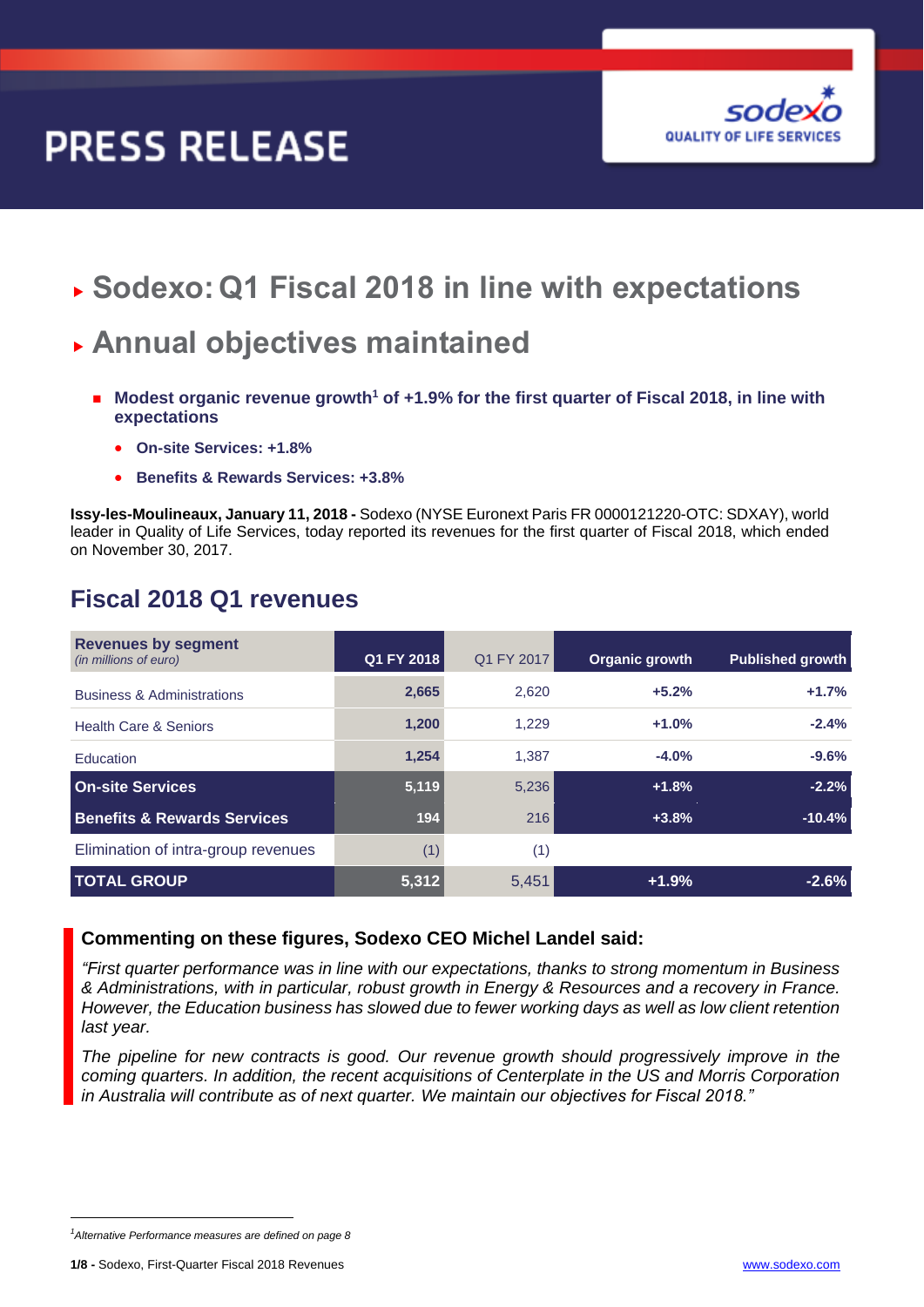

## **Highlights of the period**

- Fiscal 2018 first quarter revenues totaled 5.3 billion euro, down -2.6% compared to the same period in the previous fiscal year. Currency effects represented -4.1%, and net acquisitions/disposals -0.3%. Organic growth reached +1.9%.
- Organic growth for On-site Services was +1.8%, reflecting:
	- Solid growth in **Business & Administrations** at +5.2%. The performance remains strong in North America. Recovery is continuing in the Energy & Resources segment due to new contract start-ups. Activity in France is improving with the start-up and ramp-up of several new contracts as well as an improvement in tourism. Momentum in Latin America, Brazil and Asia remains strong.
	- Modest growth, as expected, in **Health Care & Seniors** at +1.0%**.** Weak performance in North America was offset by robust development in Brazil and Latin America. In Europe, bidding opportunities remained highly competitive, but the United Kingdom won some encouraging new business during the period.
	- A -4.0% decline **in Education**. North American Universities suffered from poor prior year retention, and from weak comparable unit growth due to a negative calendar impact.
- Organic revenue growth in Benefits and Rewards Services was +3.8%. Growth in Europe, Asia and the United States remained strong at +8.6%, with solid growth in Europe as well as continued strong momentum in *Incentive & Recognition.* This performance compensated for the -1.5% decline in Latin America that was impacted by lower inflation and a reduction in interest rates in Brazil.

### **Outlook**

The Group maintains the following objectives for **Fiscal 2018:**

- Organic revenue growth of between +2% and +4%, excluding the 53<sup>rd</sup> week impact;
- **Underlying operating profit margin<sup>1</sup> maintained at 6.5%.**

The Group confirms the **medium-term objectives of**:

- **a** average annual revenue growth, excluding currency effect, of between 4% and 7%;
- **a** average annual growth in underlying operating profit<sup>1</sup>, excluding currency effect, **of between 8% and 10%.**

#### **53rd week impact**

The 53<sup>rd</sup> week adjustment is linked to the change from weekly to monthly accounting as from September 2017 in North America. Weekly accounting has the side effect of losing one or two days per year, depending upon whether there is a leap year or not. These lost days are usually recovered in the accounts in a one-off every 5 to 6 years. In Fiscal 2017, this 53<sup>rd</sup> week effect is the equivalent of six more days of trading which will not reoccur in Fiscal 2018. The Impact of the 53rd week was estimated at +0.7% on Fiscal 2017 revenues and therefore -0.7% for Fiscal 2018 revenues.

## **Conference call**

**Sodexo will hold a conference call (in English) today at 9:00 a.m. (Paris time), 8:00 a.m. (London time)** to comment on its Fiscal 2018 Q1 revenues. Those who wish to connect from the UK may dial **+44 (0) 330 336 9105** or from France **+01 76 77 22 74**, followed by the passcode **270 79 17**.

The **press release, presentation and webcast will be available on the Group website [www.sodexo.com](http://www.sodexo.com/)** in both the "Latest News" section and the "Finance - Financial Results" section.

*<sup>1</sup>See page 8 for definition of new indicator*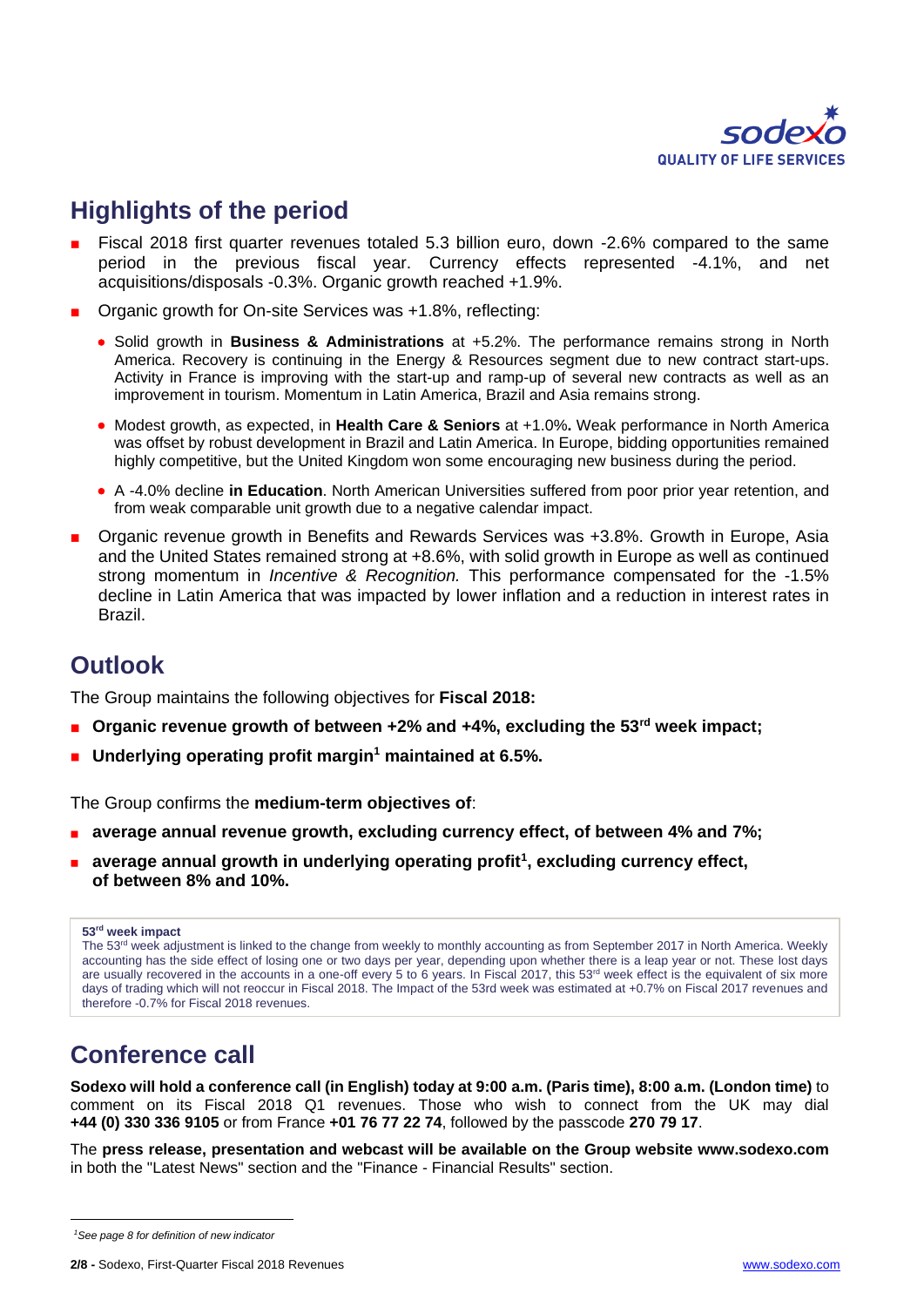

## **Financial calendar**

| Annual Shareholders' Meeting      | January 23, 2018  |
|-----------------------------------|-------------------|
| Ex-dividend date                  | February 1, 2018  |
| Dividend record date              | February 2, 2018  |
| Dividend payment date             | February 5, 2018  |
| 1st half results - Fiscal 2018    | April 12, 2018    |
| Nine month revenues - Fiscal 2018 | July 5, 2018      |
| Capital Markets Day               | September 6, 2018 |
| Annual results - Fiscal 2018      | November 8, 2018  |
| Annual Shareholders' Meeting 2019 | January 22, 2019  |

### **About Sodexo**

Founded in Marseille in 1966 by Pierre Bellon, Sodexo is the global leader in services that improve Quality of Life, an essential factor in individual and organizational performance. Operating in 80 countries, Sodexo serves 100 million consumers each day through its unique combination of On-site Services, Benefits and Rewards Services and Personal and Home Services. Through its more than 100 services, Sodexo provides clients an integrated offering developed over 50 years of experience: from food services, reception, maintenance and cleaning, to facilities and equipment management; from services and programs fostering employees' engagement to solutions that simplify and optimize their mobility and expenses management, to in-home assistance, child care centers and concierge services. Sodexo's success and performance are founded on its independence, its sustainable business model and its ability to continuously develop and engage its 427,000 employees throughout the world.

Sodexo is included in the CAC 40 and DJSI indices.

**Key figures** (as of August 31, 2017)

**20.7 billion** euro in consolidated revenues

**427,000** employees

**19th** largest employer worldwide

**80** countries

**100 million** consumers served daily

**17 billion** euro in market capitalization (as of January 10, 2018)

#### **Forward-looking information:**

This press release contains statements that may be considered as forward-looking statements and as such may not relate strictly to historical or current facts. These statements represent management's views as of the date they are made and Sodexo assumes no obligation to update them. The reader is cautioned not to place undue reliance on these forward-looking statements. Figures have been prepared in thousands of euro and published in millions of euro.

### **Contacts**

| <b>Analysts and Investors</b>              | <b>Media</b>                                  |
|--------------------------------------------|-----------------------------------------------|
| Virginia JEANSON<br>Tel: +33 1 57 75 80 56 | <b>Laura SCHALK</b><br>Tel: +33 1 57 75 85 69 |
| virginia.jeanson@sodexo.com                | laura.schalk@sodexo.com                       |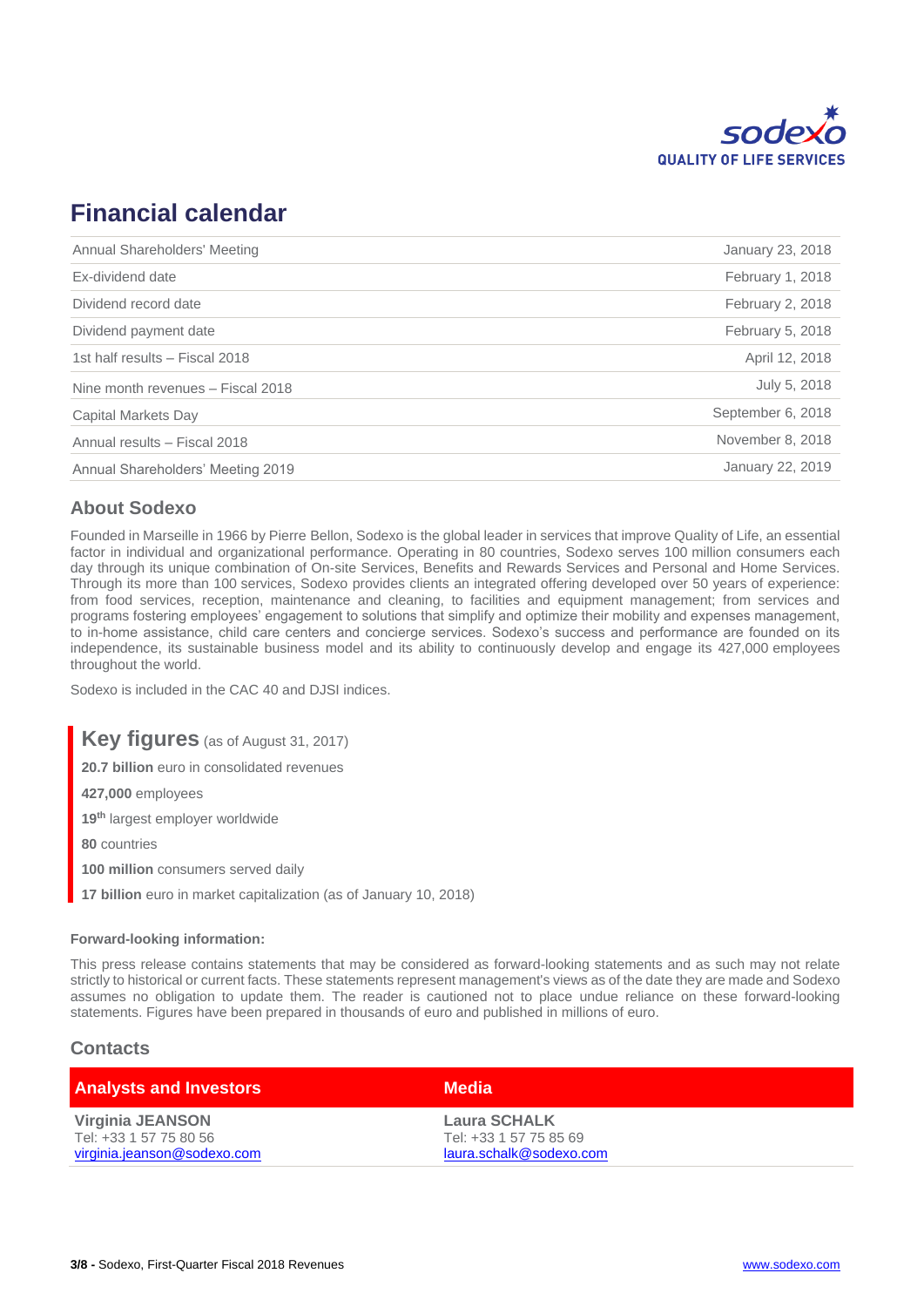

## **2018 Q1 REVENUE ACTIVITY REPORT**

## Revenue Analysis

| <b>Revenues by Segment</b><br>(In millions of euro) | <b>Q1 FY18</b> | <b>Q1 FY17</b> | <b>Organic</b><br>growth | <b>External</b><br><b>growth</b> | <b>Currency</b><br>effect | <b>Total</b><br>growth |
|-----------------------------------------------------|----------------|----------------|--------------------------|----------------------------------|---------------------------|------------------------|
| <b>Business &amp; Administrations</b>               | 2,665          | 2,620          | $+5.2%$                  | $-0.1%$                          | $-3.4%$                   | $+1.7%$                |
| <b>Health Care and Seniors</b>                      | 1,200          | 1,229          | $+1.0%$                  | $+1.2%$                          | $-4.6%$                   | $-2.4%$                |
| Education                                           | 1.254          | 1,387          | $-4.0\%$                 | $-0.7\%$                         | $-4.9%$                   | $-9.6%$                |
| <b>On-site Services</b>                             | 5,119          | 5,236          | $+1.8%$                  | $+0.1%$                          | $-4.1%$                   | $-2.2%$                |
| <b>Benefits &amp; Rewards Services</b>              | 194            | 216            | $+3.8%$                  | $-9.3%$                          | $-5.0%$                   | $-10.4%$               |
| <b>Elimination of intra-group revenues</b>          | (1)            | (1)            |                          |                                  |                           |                        |
| <b>GROUP TOTAL</b>                                  | 5 3 1 2        | 5 4 5 1        | $+1.9%$                  | $-0.3%$                          | $-4.1%$                   | $-2.6%$                |

Fiscal 2018 first quarter consolidated revenues totaled 5,312 million euro, down -2.6% on the previous year period. The currency impact weighed on this performance by -4.1% due to the weakness of all currencies against the euro, and in particular, the US dollar and the Brazilian Real. The net contribution of acquisitions and disposals was -0.3%, with the impact of the deconsolidation of *Vivabox*, the Group's subsidiary in New Caledonia and some other activities in the Middle East and Africa region last year, offsetting the ongoing contribution from the acquisitions signed last year as well as the first contributions from *The Good Eating Company* in October Fiscal 2018 and *Morris Corporation* in November Fiscal 2018. *Centerplate* and *Kim Yew* will be consolidated from January 2018.

Organic revenue growth was +1.9%. On-site services were up +1.8%, resulting from a solid performance in Business & Administrations and modest growth in Health Care, despite a soft start to the year in Education due to a calendar shift of one and a half day and lower prior Fiscal year retention in North America. Benefits & Rewards services were up +3.8% with a strong performance in Europe compensating a tough quarter in Brazil as interest rates and inflation fell, not yet compensated by rising volumes.

## Analysis of organic revenue growth in On-site Services

### Business & Administrations

| <b>Revenues by Region</b><br>(In millions of euro)  | <b>Q1 FY18</b> | <b>Q1 FY17</b> | Organic growth |
|-----------------------------------------------------|----------------|----------------|----------------|
| <b>North America</b>                                | 618            | 609            | $+5.9%$        |
| Europe                                              | 1,347          | 1.332          | $+1.3%$        |
| Africa, Asia, Australia, Latin America, Middle East | 700            | 679            | $+12.2%$       |
| <b>Business &amp; Administrations</b>               | 2,665          | 2,620          | $+5.2%$        |

First quarter Fiscal 2018 **Business & Administrations** revenues totaled 2.7 billion euro, up +5.2% compared with the first quarter of Fiscal 2017. This performance reflects robust growth in the airport lounges business, a very strong performance in Energy & Resources and a pick-up in activity in France. Government & Agencies grew in all regions as well this quarter.

Organic growth in **North America** was **+5.9%.** New airline lounge contracts and strong demand for additional facilities management services among corporate clients continued to drive growth, helped this quarter by some project-work.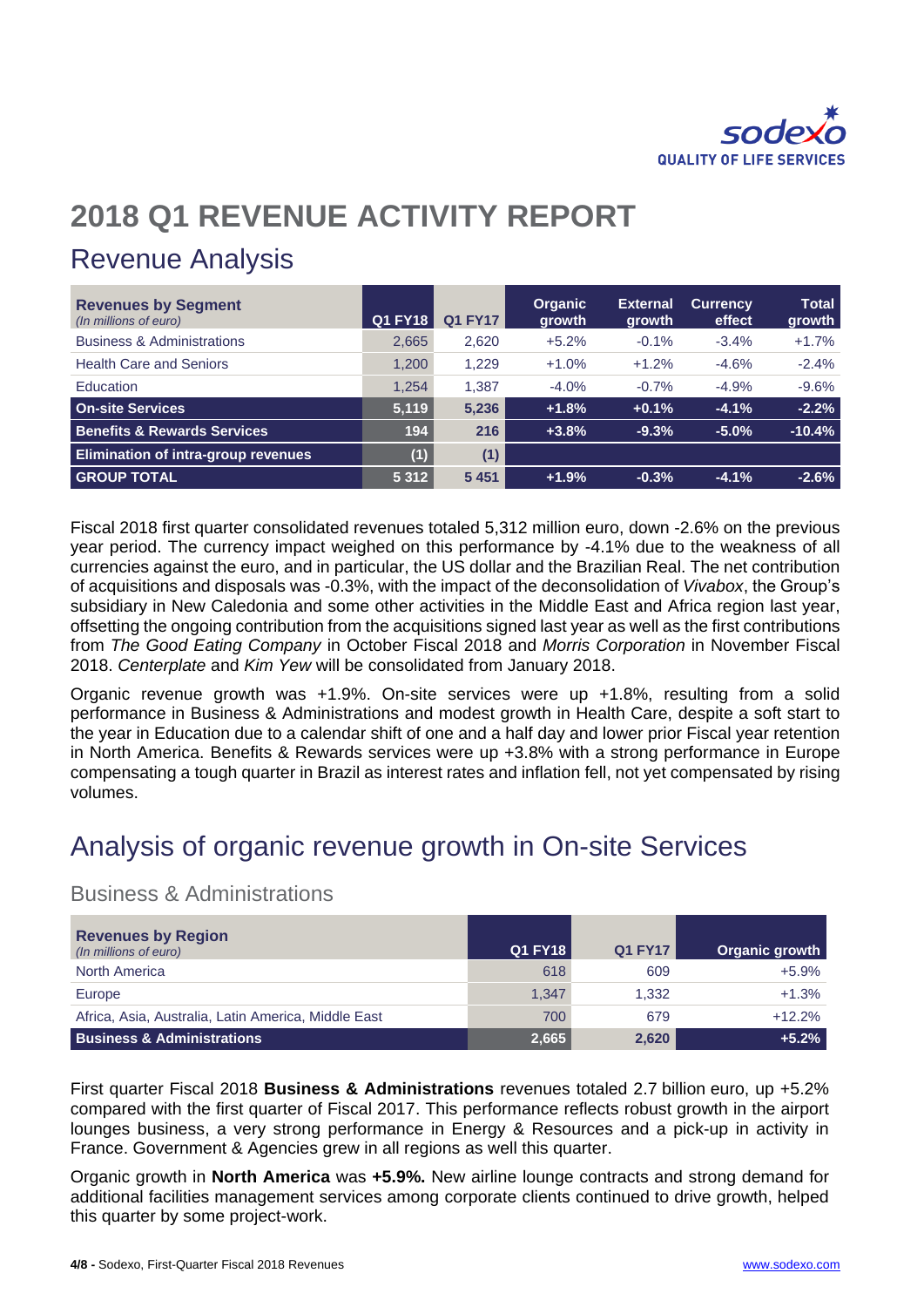

**Europe** was up +**1.3%.** On the one hand, in France, the tourism activities continued to perform better and new business wins were significant. On the other hand, Energy & Resources continued to remain very weak, down -19% during the period. Government & Agencies saw strong growth despite some significant contract losses in the UK which will affect revenues progressively during the year.

In **Africa, Asia, Australia, Latin America and the Middle East**, organic growth remained strong at **+12.2%**, reflecting the recovery in Energy & Resources and the last quarter of the ramp-up of the large *Rio Tinto* contract. Corporate Services growth also remained extremely robust due to both the extension of contracts with existing clients and a high level of start-ups for new clients.

### Health Care & Seniors

| <b>Revenues by Region</b><br>(In millions of euro)  | Q1 FY18 | <b>Q1 FY17</b> | Organic growth        |
|-----------------------------------------------------|---------|----------------|-----------------------|
| North America                                       | 757     | 810            | $-0.5%$               |
| Europe                                              | 375     | 363            | $+0.5%$               |
| Africa, Asia, Australia, Latin America, Middle East | 68      | 56             | $+17.7%$ <sup>1</sup> |
| <b>Health Care &amp; Seniors</b>                    | 1,200   | 1,229          | $+1.0%$               |

In **Health Care & Seniors**, revenues totaled 1.2 billion euro, with organic growth at +1.0%.

Organic growth in **North America** was **-0.5%**, consistent with the last few quarters' performance, due to a lack of new signatures in prior quarters. The recent proposed tax legislation on healthcare reimbursements is accelerating hospital group mergers, productivity efforts and the development of out-patient service alternatives. This is creating a tough operating environment in the short-term although it should provide medium term opportunity.

In **Europe,** organic growth was up **+0.5%** reflecting the lack of new business over the last 18 months because of much greater selectivity in bidding for hospital contracts, particularly in the UK and France. Nevertheless, retention remains high, same site sales have been good and, in the last months, a couple of hospital contracts have been signed in the UK.

In **Africa, Asia, Australia, Latin America and the Middle East**, growth is particularly strong at **+17.7<sup>1</sup>%** due to many contract start-ups in Brazil and strong same site sales in all regions.

*<sup>1</sup> Restated for internal transfers between segments*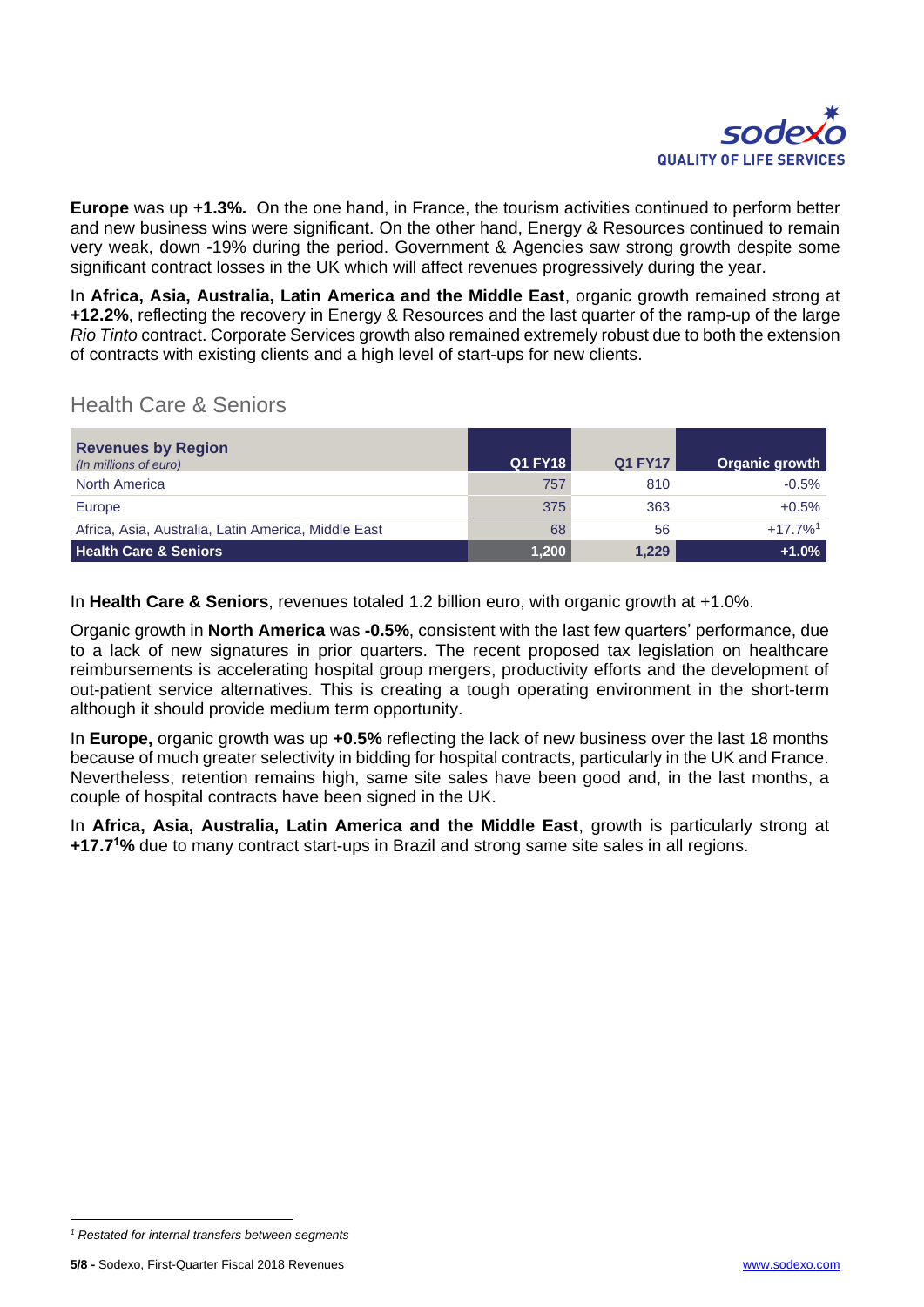

### **Education**

| <b>Revenues by Region</b><br>(In millions of euro)  | Q1 FY18 | <b>Q1 FY17</b> | Organic growth         |
|-----------------------------------------------------|---------|----------------|------------------------|
| <b>North America</b>                                | 980     | 1.104          | $-5.1%$                |
| Europe                                              | 255     | 262            | $+0.9%$                |
| Africa, Asia, Australia, Latin America, Middle East | 18      | 21             | $+18.0\%$ <sup>1</sup> |
| <b>Education</b>                                    | 1,254   | 1,387          | $-4.0%$                |

In **Education**, revenues for the first quarter of Fiscal 2018 amounted to 1.3 billion euro, down -4.0% on an organic basis, due mainly to poor prior year retention but also a negative calendar impact in Q1 in North America.

The organic decline in sales in **North America** of **-5.1%** is the result of lower prior year retention in Universities and a negative calendar impact of 1.5 days in both Schools and Universities during the quarter. This calendar impact should be partially reversed in Q2, with an extra half day.

In **Europe**, organic growth was **+0.9%** with the UK benefitting from strong new business signed last year and solid same site sales growth across the region, particularly in the Med region, offset somewhat by the impact of some strike days in France.

In **Africa, Asia, Australia, Latin America, and the Middle East**, organic growth remained strong with the ramp-up of several new School contracts in China, Singapore and India, at **+18.0<sup>1</sup>%**.

### On-site Services Revenues by region

| <b>Revenues by Region</b><br>(In millions of euro)  | <b>Q1 FY18</b> | <b>Q1 FY17</b> | Organic growth |
|-----------------------------------------------------|----------------|----------------|----------------|
| North America                                       | 2,356          | 2,523          | $-1.0%$        |
| Europe                                              | 1.977          | 1.957          | $+1.1%$        |
| Africa, Asia, Australia, Latin America, Middle East | 787            | 756            | $+12.8%$       |
| <b>On-site Services</b>                             | 5,119          | 5,236          | $+1.8%$        |

### Benefits & Rewards Services

Benefits & Rewards Services revenue amounted to 194 million euro, down -10.4%. Currencies contributed -5.0% to this decline, due principally to the weakness of the Brazilian real. The sale of *Vivabox* in the USA (last quarter of Fiscal 2017) also weighed on sales growth, with net disposals at - 9.3%. Organic growth was +3.8%, compared to growth in total issue volume of +5.9%.

### Issue volume

| <b>Issue Volume by Region</b><br>(In millions of euro) | <b>Q1 FY18</b> | <b>Q1 FY17</b> | <b>Organic</b><br>growth | <b>External</b><br>growth | <b>Currency</b><br>effect | <b>Total</b><br>growth |
|--------------------------------------------------------|----------------|----------------|--------------------------|---------------------------|---------------------------|------------------------|
| Europe, USA and Asia                                   | 2.685          | 2.523          | $+6.9%$                  |                           |                           |                        |
| Latin America                                          | 1.842          | 1.919          | $+4.5%$                  |                           |                           |                        |
| <b>Benefits &amp; Rewards services</b>                 | 4.527          | 4.442          | $+5.9%$                  | $+0.4%$                   | $-4.4%$                   | $+1.9%$                |

*<sup>1</sup> Restated for internal transfers between segments*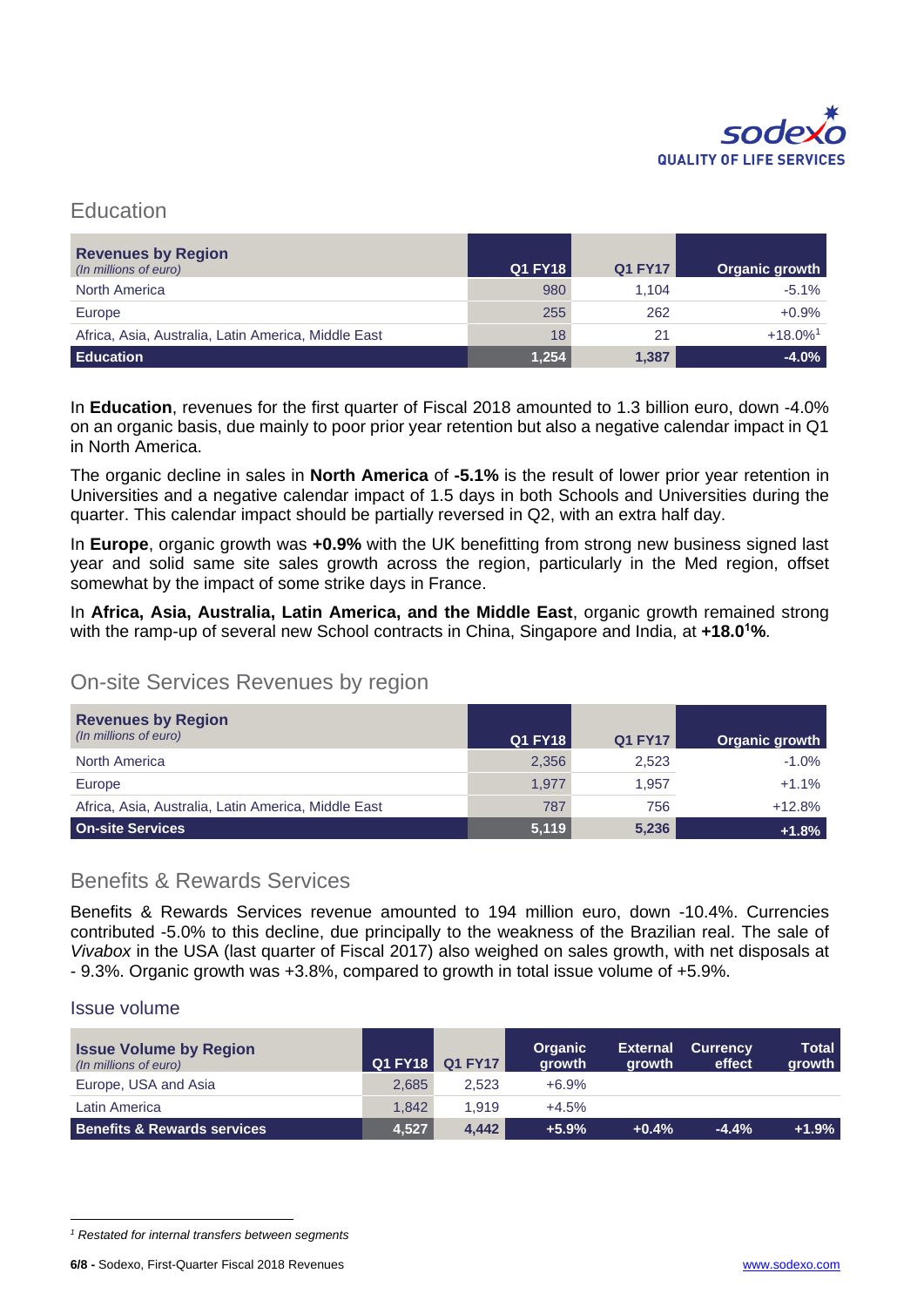

### Revenues

| <b>Revenues by Region</b><br>(In millions of euro) | Q1 FY18 | <b>Q1 FY17</b> | <b>Organic</b><br>growth | <b>External</b><br>growth | <b>Currency</b><br>effect | Total<br>growth |
|----------------------------------------------------|---------|----------------|--------------------------|---------------------------|---------------------------|-----------------|
| Europe, USA and Asia                               | 101     | 113            | $+8.6%$                  |                           |                           |                 |
| Latin America                                      | 93      | 103            | $-1.5%$                  |                           |                           |                 |
| <b>Benefits &amp; Rewards services</b>             | 194     | 216            | $+3.8%$                  | $-9.3%$                   | $-5.0%$                   | $-10.4%$        |

In **Europe, Asia and USA,** organic growth in issue volume and revenues remains strong this quarter at **+6.9%** and **+8.6%** respectively. This performance is due to solid growth in issue volume in Europe in many countries, particularly boosted by double digit growth in Romania, the Czech Republic and Turkey. This was slightly offset by weakness in India ahead of the mandatory transfer from paper to card from January 2018. Revenue growth was even stronger, amplified by the continued growth in the Incentive and Recognition activities, particularly in the UK. These activities do not generate issue volume.

Organic growth in **Latin America** was slower than in recent quarters, with issue volume at **+4.5%** and revenues turning negative at **-1.5%.** This reflects the combination in Brazil of lower inflation currently running at around 2.8%, and the continued decline in interest rates, as well as an environment which remains very competitive, not yet compensated by the expected pick up in the number of beneficiaries. On the other hand, growth remains strong in Chile and Mexico.

## Financial position

There were no material changes in the Group's financial position as of November 30, 2017, relative to that presented in the Fiscal 2017 Registration Document published on November 20, 2017.

The acquisition of Centerplate, announced on November 15, closed on 27 December. Thus, the committed acquisition spend of 650 million euro, as reported in November is effective.

## Principal risks and uncertainties

There were no significant changes to the principal risks and uncertainties identified by the Group in the Risk Factors section of the Fiscal 2017 Registration Document filed with the AMF on November 20, 2017.

## Exchange rates and currency effect

Exchange rate fluctuations do not generate operational risks, because each subsidiary bills its revenues and incurs its expenses in the same currency.

| $1€=$                 | Average rate Q1<br>Fiscal 18 | <b>Reference rate</b><br><b>Fiscal 17</b> | <b>Change average rates</b><br>Q1 Fiscal 18<br>vs. Reference Fiscal 17 | <b>Closing rate Q1</b><br>Fiscal 18<br>at 30/11/2017 | <b>Change 30/11/17</b><br>vs. 31/08/17 |
|-----------------------|------------------------------|-------------------------------------------|------------------------------------------------------------------------|------------------------------------------------------|----------------------------------------|
| U.S. Dollar           | 1.176                        | 1.099                                     | $-6.5%$                                                                | 1.185                                                | $-0.2%$                                |
| <b>Pound Sterling</b> | 0.886                        | 0.867                                     | $-2.2%$                                                                | 0.880                                                | $+4.5%$                                |
| <b>Brazilian Real</b> | 3.791                        | 3.526                                     | $-7.0%$                                                                | 3.867                                                | $-3.3%$                                |

Note: Reference rate Fiscal 2017 is the average rate for Fiscal year 2017.